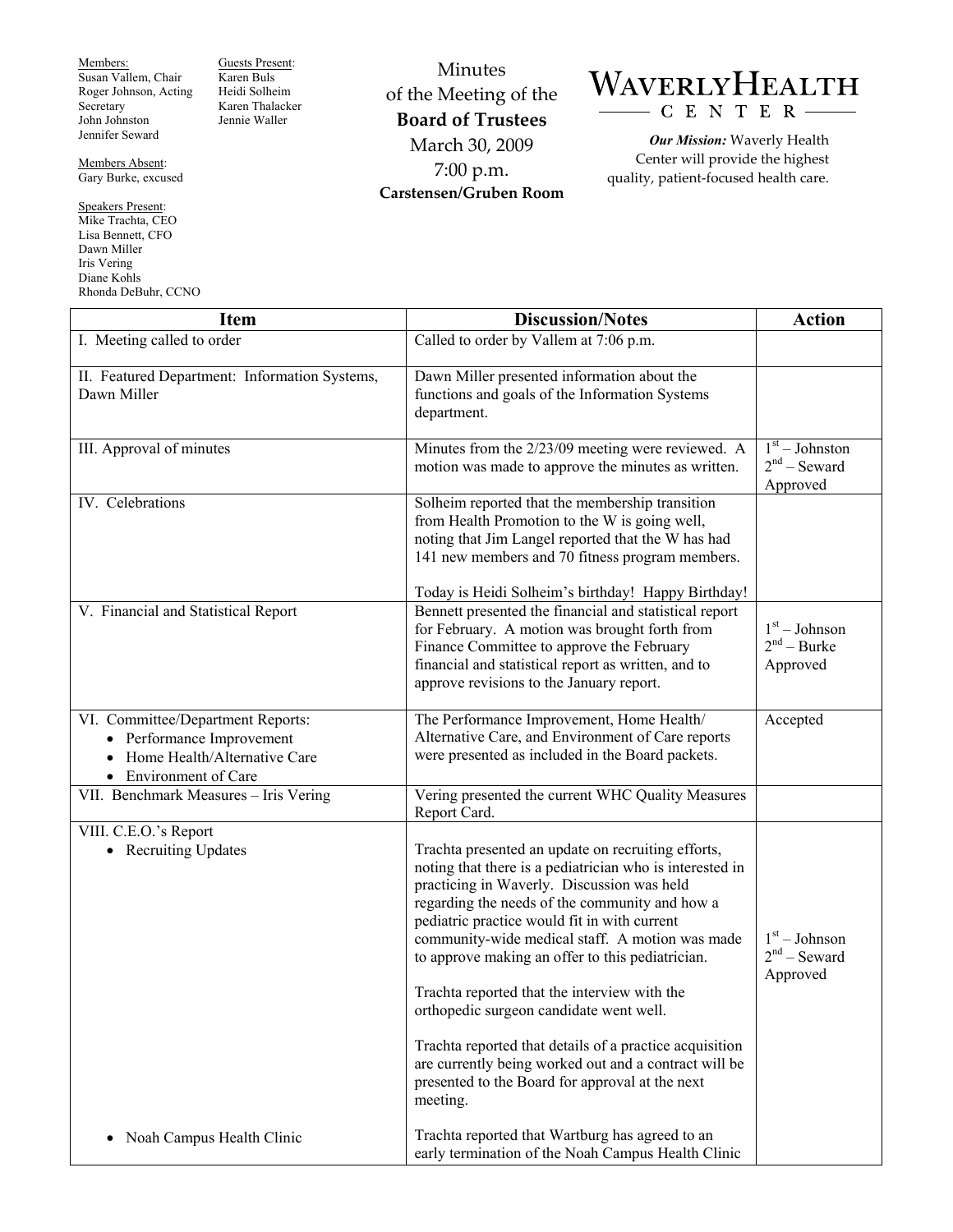| Walk-In Clinic Report<br>$\bullet$<br>Iowa State Trauma System<br>$\bullet$<br>Annual Evaluation of the Environment of<br>Care                                                                                                                                                                                                                                                                                                                                                                                                                                                                                                                                                                                                                                                                                                                                                                                                                                                                                                                                            | contract. The contract was terminated to renegotiate<br>terms only. The renegotiated contract will be<br>presented to the Board for approval at the next<br>meeting.<br>Kohls reported on the Walk-In Clinic, noting that we<br>served 249 patients in March. This averaged out to 2<br>patients per hour.<br>Trachta reported that we are in the process of<br>reapplying to stay a Level 4 Trauma Center. He<br>presented a resolution committing financial, physical<br>and human resources, as well as providing the<br>organizational structure to support trauma care equal<br>to our level of categorization. A motion was made to<br>approve the resolution as presented.<br>Trachta presented the annual evaluation of the<br>Environment of Care (EOC) as included in the Board<br>Packets.                                                                                                                                                                                                                                                                                                       | $1st - Johnston$<br>$2nd - Johnson$<br>Approved |
|---------------------------------------------------------------------------------------------------------------------------------------------------------------------------------------------------------------------------------------------------------------------------------------------------------------------------------------------------------------------------------------------------------------------------------------------------------------------------------------------------------------------------------------------------------------------------------------------------------------------------------------------------------------------------------------------------------------------------------------------------------------------------------------------------------------------------------------------------------------------------------------------------------------------------------------------------------------------------------------------------------------------------------------------------------------------------|-------------------------------------------------------------------------------------------------------------------------------------------------------------------------------------------------------------------------------------------------------------------------------------------------------------------------------------------------------------------------------------------------------------------------------------------------------------------------------------------------------------------------------------------------------------------------------------------------------------------------------------------------------------------------------------------------------------------------------------------------------------------------------------------------------------------------------------------------------------------------------------------------------------------------------------------------------------------------------------------------------------------------------------------------------------------------------------------------------------|-------------------------------------------------|
| IX. IT Update                                                                                                                                                                                                                                                                                                                                                                                                                                                                                                                                                                                                                                                                                                                                                                                                                                                                                                                                                                                                                                                             | Bennett noted that she will be putting together an<br>expense summary for the IT project to present at the<br>next Board meeting.                                                                                                                                                                                                                                                                                                                                                                                                                                                                                                                                                                                                                                                                                                                                                                                                                                                                                                                                                                           |                                                 |
| X. Old Business                                                                                                                                                                                                                                                                                                                                                                                                                                                                                                                                                                                                                                                                                                                                                                                                                                                                                                                                                                                                                                                           | None.                                                                                                                                                                                                                                                                                                                                                                                                                                                                                                                                                                                                                                                                                                                                                                                                                                                                                                                                                                                                                                                                                                       |                                                 |
| XI. New Business<br>• Provisional Appointments to Medical<br>Staff:<br>Robert Weinmann IV, M.D. -<br>٠<br>Courtesy, Radiology, NightHawk<br><b>Radiology Services</b><br>Lisa Moeller, ARNP - Consulting -<br>٠<br>Ancillary, Cardiology - CVMS<br>Reappointment to Medical Staff:<br>Terrie Thurm, ARNP - Active-<br>Ancillary, OB/Gyn, WHC<br>Darron Cutler, D.O. - Courtesy,<br>٠<br>Family Medicine, Family Medicine of<br>Cedar Valley<br>Temporary to Provisional Appointment to<br>$\bullet$<br>Medical Staff:<br>Bethany Stevens, ARNP - Active-<br>٠<br>Ancillary, Family Pracctice, WHC<br>Randy Wirtz, ARNP - Courtesy -<br>٠<br>Ancillary, Family Practice, WHC<br><b>Updated/Revised Privileges:</b><br>$\bullet$<br>Gregory Lantz, DPM - Courtesy,<br>Podiatry, Family Foot Healthcare<br>Revised Privilege Listing:<br>$\bullet$<br>Oncology/Hematology Clinical<br>Privileges<br><b>Gastroenterology Clinical Privileges</b><br>٠<br>New/Revised Policies:<br>$\bullet$<br><b>Emergency Procedures/Therapy Pool</b><br>Employee Use of Cardiac Rehab<br>٠ | Trachta reported on the Executive Committee of the<br>Medical Staff meeting and presented the following<br>credentialing items:<br>**provisional appointments to Medical Staff<br>** reappointments to Medical Staff<br>** temporary to provisional appointment to Medical<br>Staff<br>**updated/revised privileges<br>All items are individually listed at left. The files<br>have been reviewed by the Executive Committee of<br>the Medical Staff. The Executive Committee<br>recommends approval. Trachta presented the revised<br>privilege listings as listed at left, and included in the<br>Board packets. The forms have been reviewed and<br>are recommended for approval by the Executive<br>Committee of the Medical Staff. A motion was<br>made to approve all credentialing items and the<br>revised privilege listings as individually considered<br>and recommended by the Executive Committee of<br>the Medical Staff.<br>Trachta presented the new/revised policy statements<br>as listed at left, and included in the Board packets.<br>The policies have been reviewed by the Executive | $1st - Johnson$<br>$2nd$ – Seward<br>Approved   |